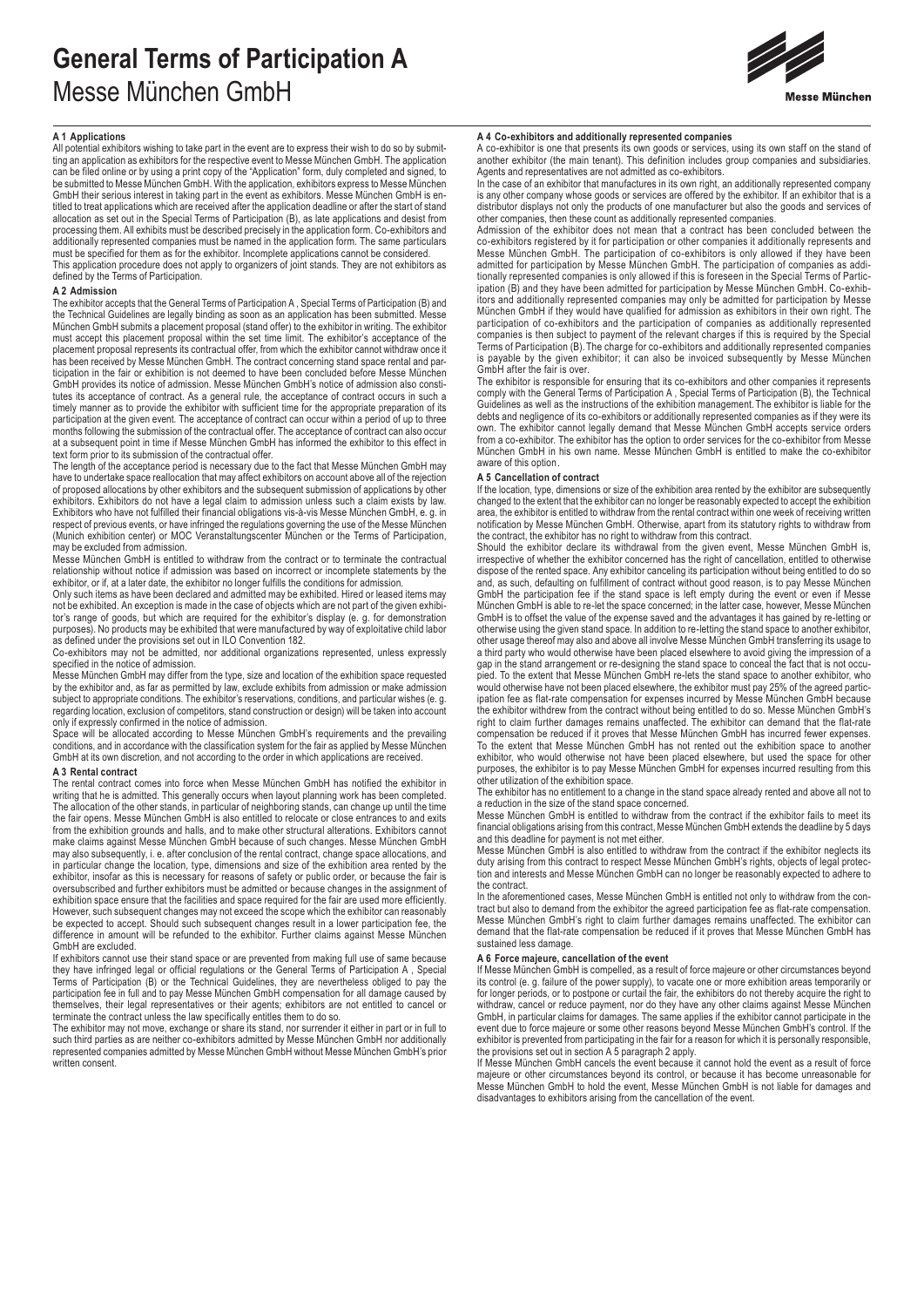#### **A 7 Participation fees, lien, invoices**

The participation fees are calculated in accordance with the rates specified in the Special Terms of Participation (B) (see "Participation fees"). Each square meter or part thereof will be included in full in the calculation, the floor area always being considered rectangular, without taking account of projections, supports, service connections and the like. In accordance with the Special Terms of Participation (B) (see "Advance payment for services," a lump-sum advance payment will be charged for such services (e. g. electricity, water and telephone connections, technical services, signage, supply of electricity, water, etc.) as the exhibitor can use on its stand, provided they have been ordered previously and in good time as specified in the Exhibitor Service Package, regardless of the existence or size of an order. The advance payment for services does not include stand construction and publishing services (catalog entries, Internet services, etc.). If the actual cost of the services exceeds the advance payment for services, the exhibitor will be charged the difference between the actual cost of the services and the advance payment in the final invoice, issued several weeks after the end of the event. If the advance payment for services exceeds the actual cost of the services, the exhibitor will be refunded the difference between the advance payment and the actual cost of the services several weeks after the end of the event. The exhibitor has no claim to interest on the advance payment for services.

The exhibitor will usually receive the invoice for the participation fee, with which the advance payment for services is also charged, together with notice of admission. The notice of admission and the

invoice are as a general rule combined in one printed form. The participation fee, the advance payment for services and the fee for admitting co-exhibitors must be paid before the exhibitor may occupy the exhibition area, entries are made in the fair media (print, online and, if applicable, mobile) and exhibitor passes are provided. Messe München GmbH is entitled to withhold exhibition services due, including the supply of electricity, water, compressed air etc., which an exhibitor has ordered from Messe München GmbH, until the exhibitor has fulfilled his financial and other obligations towards Messe München GmbH, also from previous events. If the exhibitor is not the invoice recipient, Messe München GmbH is entitled to withhold the exhibition services due for the event until the invoice recipient has fulfilled his financial and other obligations towards Messe München GmbH; Messe München GmbH may inform the exhibitor about its claims against the invoice recipient, provided that the exhibitor would be affected by the exercise of the right to withhold performance as set out above. Payment terms and conditions for all invoices issued by Messe München GmbH relating to the event are based on the Special Terms of Participation (B) (see "Terms and Conditions of Payment").

Messe München GmbH reserves the right to enforce its lessor's distraint entitlement, as permitted by law, in order to secure its claims arising from the rental. The exhibitor must inform Messe München GmbH at any time about the ownership of items that are exhibited or to be exhibited. If an exhibitor does not meet its financial obligations, Messe München GmbH can retain the exhibits and stand fittings and, at the exhibitor's expense, sell them at public auction or privately. The legal provisions on the realization of the pledge are—as far as permitted by law—waived. Messe München GmbH does not accept liability for damage to exhibits and stand fittings retained under this clause, unless Messe München GmbH is guilty of intent or gross negligence.

Due to value-added tax legislation requirements, Messe München GmbH can only issue or read-dress invoices to an invoice recipient other than the exhibitor, if the recipient is Messe München GmbH's contractual partner concerning the services to be charged. If the exhibitor wants to designate the invoice recipient as the contractual partner of Messe München GmbH instead of himself, he can request an appropriate form for this purpose at the e-mail address provided in the application and return it to Messe München GmbH duly completed and with a legally binding signature. Messe München GmbH is under no obligation to accept the different invoice recipient named by the exhibitor as its contractual partner. To the extent that Messe München GmbH has already rendered services to the exhibitor at the time of receipt of the request form, Messe

München GmbH will have to charge these services to the exhibitor. If Messe München GmbH issues an invoice with German VAT to an exhibitor with its registered head office based outside the Federal Republic of Germany and if Messe München GmbH could have issued this invoice without German VAT had the exhibitor provided Messe München GmbH with the necessary details in good time, Messe München GmbH is then entitled to demand payment of a charge of EUR 50 from the exhibitor if Messe München GmbH is at the exhibitor's request to replace

the invoice issued with German VAT with one issued without German VAT. Should the exhibitor wish to have an invoice re-issued because the name, legal form or address of the exhibitor has changed, the exhibitor is bound to pay Messe München GmbH a fee of EUR 50 for each invoice amendment unless the data included in the original invoice in respect of the name, legal form or address of the exhibitor was incorrect and Messe München GmbH was responsible for the incorrect data

Messe München GmbH is entitled to issue invoices in electronic format to the exhibitor instead of paper invoices. Electronic invoices are sent to the exhibitor by e-mail in PDF-format. For this purpose, the exhibitor is to provide Messe München GmbH an electronic mail address, to which these electronic bills can be addressed (e-billing e-mail address). If available, this e-billing mail address should be a non-personalized e-mail address of the exhibitor's accounting department. There is no legal claim to the issuance of electronic invoices. Messe München GmbH is under no obligation to comply with all country-specific requirements for the issuing of electronic invoices. Upon request of the exhibitor, which is to be submitted in writing, Messe München GmbH will issue paper invoices to the exhibitor. Messe München GmbH is entitled to send reminders and other requests for payment to the exhibitor by e-mail.

#### **A 8 Warranty**

Complaints about any defects with regard to the stand or exhibition area are to be made in writing to Messe München GmbH immediately upon the exhibitor occupying the exhibition area, but by the last day of the stand set-up period at the latest, so that Messe München GmbH can remedy such defects. Later complaints cannot be considered and cannot give rise to claims against Messe München GmbH.

#### **A 9 Liability and insurance**

Messe München GmbH is liable for personal injury (damage arising from injury to life, body or health) caused by neglect of duty for which Messe München GmbH, its legal representatives or agents are responsible, as well as for other damage caused by intentional or grossly negligent breach of duty by Messe München GmbH, its legal representatives or agents. Messe München GmbH is also liable for any damage caused by negligent breach of cardinal contractual duties by Messe München GmbH, its legal representatives or agents. Cardinal contractual duties are those duties the fulfillment of which enable the contract to be duly executed at all and in the compliance with which the other contracting party may generally trust. If cardinal contractual duties are breached, Messe München GmbH is liable only if the damage is typical damage and not consequential damage and then only up to 5 times the net participation fee, but no more than EUR 100,000 per claim. Messe München GmbH is under no circumstances liable for damage to or loss of goods brought to the trade fair by the exhibitor or stand fittings or furnishings. In this case, it is immaterial whether such damage or loss occurs before, during or after the fair. The same applies to vehicles left on the exhibition grounds

by exhibitors, their employees or contractors appointed by them. For its part, the exhibitor is liable for any culpable damage to persons or property caused by itself, its employees, contractors appointed by it or by its exhibits and exhibition facilities. Each exhibitor is obliged to take out such insurance offering adequate coverage with an insurance company licensed to operate in the European Union and to pay the premiums due (including insurance tax) in good time. The corresponding insurance coverage can also be applied for via the forms in the Exhibitor Service Package.

**A 10 Photography, filming, video recording, and sketching**<br>Only persons authorized by Messe München GmbH and in possession of a valid pass issued by<br>Messe München GmbH may film,photograph or make sketches or video record tion halls or in the exhibition area located outdoors. Furthermore, Messe München GmbH may authorize the exhibitor to take professional photographs or film footage of his own stand, or to commission a photographer for the task. The permit includes access to the trade fair center for the photo and/or film team outside official opening hours. During official opening hours, valid passes

are additionally required in order to obtain access to the trade fair center. For film/video and photo shoots which draw on technical facilities of Messe München GmbH that are not located on the exhibitor's stand, the presence of a Messe München GmbH representative is required. Any costs incurred as a result are payable by the exhibitor insofar as they are not paid for by the photographer. For photo and film work carried out during closing hours at night, an accompanying security guard must be appointed at the expense of the applicant and/or exhibitor concerned.

Under no circumstances may photographic or other images or recordings be made of other exhibitors' stands. If this rule is infringed, Messe München GmbH can demand that the recorded

material be surrendered and take legal steps to achieve this end. Messe München GmbH is entitled to have photographs, drawings, films and video recordings made of events at the fair, of stands and exhibits, and to use them for advertising or general press publications.

#### **A 11 Advertising**

The execution of advertising activities outside the confines of the given stand is prohibited at the exhibition center unless the advertising activities concerned are ones for which the exhibitor has submitted an application for approval with Messe München GmbH subject to payment of a charge. The charge concerned is set out in the order documents for advertising space. Messe München GmbH is entitled to prohibit such advertising activities outside the confines of the given stand at the exhibition center as have not been approved with particular regard to persons carrying advertising in a prohibited manner. Messe München GmbH is entitled to expel such persons as are used for carrying advertising in a prohibited manner from the exhibition center and to confiscate and/or remove and/or destroy such advertising materials as are prohibited. Messe München GmbH is further entitled to demand of the exhibitor executing advertising activities or having then executed by third parties outside the confines of the given stand at the exhibition center without Messe München GmbH's approval payment of flat-rate compensation amounting to twice the fee Messe München GmbH would have received for granting approval. Messe München GmbH's right to<br>claim further damages remains unaffected. The exhibitor can demand that the flat-rate compensa-<br>tion be reduced if it proves that Messe

#### **A 12 Catering, deliveries to stands**

Any catering services provided on the stand are the responsibility of the given exhibitor. Any permit in accordance with section 12 of the German Restaurant Licensing Act (Gaststättengesetz) that may be required for the provision of food and beverages on the stand must be applied for with the relevant city authorities at Kreisverwaltungsreferat München, Ruppertstr. 19, 80466 München, Germany. All relevant statutory regulations, particularly those in respect of the protection of nonsmokers, require compliance. Exhibitors also have the option of appointing Messe München GmbH contractors with catering operations at the exhibition center to provide catering services on the

given stand.<br>The supply of deliveries to exhibition stands particularly from sources located outside the exhibition-<br>center is only possible to a limited extent. Messe München GmbH is entitled to restrict deliveries to<br>sta

#### **A 13 Combating brand and product piracy**

Exhibitors are obliged to respect the property rights to which third parties are entitled. In cases where it is proved to exhibitors in a due manner that their exhibiting or offering of products or services and/or their promotional presentation or some other activity infringes the property rights to which a third party is entitled, the exhibitor undertakes in advance to remove the items concerned from the stand. If an exhibitor has been prohibited from exhibiting or offering products or services and/or promotionally presenting same by way of a decision handed down by a German court (verdict, or-der), and the given exhibitor refuses to comply with the court decision to refrain from exhibiting or offering products or services and/or promotionally presenting same on its exhibition stand, Messe München GmbH is entitled to exclude the given exhibitor from the event concerned and/or future events providing the court decision has not been superseded by a decision passed subsequently by way of appeal proceedings. In such cases, no refund of the participation fee (in part or in full) is made. Messe München GmbH is not obliged to check the correctness of the court decision. Exclusion of the exhibitor affected by the court decision cannot be legally asserted. If the court decision, by way of which exclusion of the exhibitor has occurred, is superseded by a court decision passed subsequently by way of appeal proceedings, the exhibitor, who had been correctly excluded on the basis of the previous court decision, is not entitled to claim compensation from Messe München GmbH.

Insofar as an intellectual property panel is active at the fair with Messe München GmbH's approval, the panel members are entitled at all times to access a given exhibitor's stand and examine the exhibits displayed on the stand to determine whether the protected trademark rights, copyrights or competition rights of those persons lodging an appeal with the intellectual property panel are being violated.